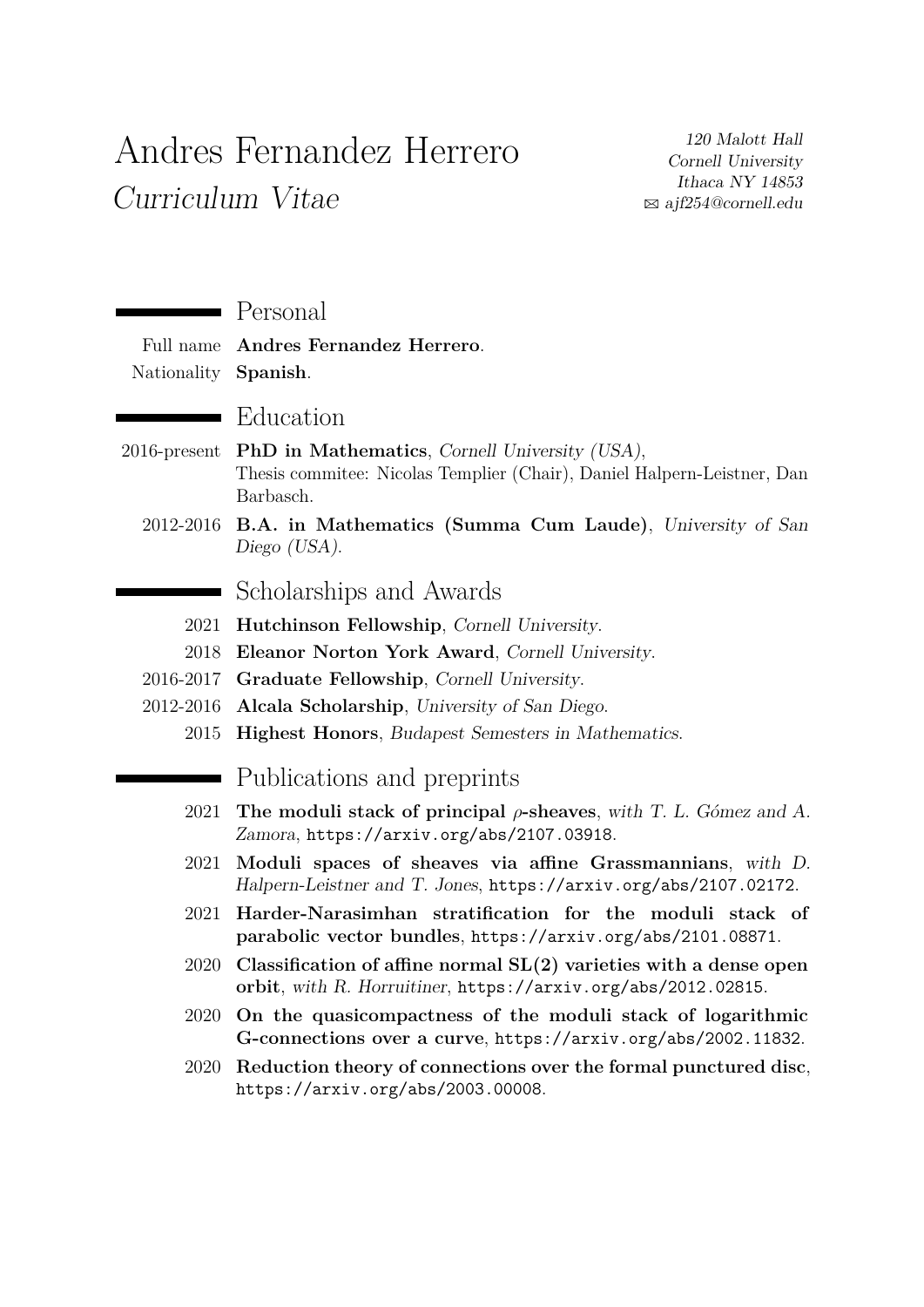|                         | 2016 An Inequality about Hölder Conjugate Numbers, with A. Stan,<br>Journal of Mathematical Inequalities, Volume 10, Number 4.<br>1093-1104 |
|-------------------------|---------------------------------------------------------------------------------------------------------------------------------------------|
|                         | Teaching Experience                                                                                                                         |
|                         | Fall 2021 <b>Instructor</b> , Cornell University,<br>Calculus II.                                                                           |
| Fall 2020               | Teaching Assistant, Cornell University,<br>Differential Equations for Engineers.                                                            |
| Fall 2018,<br>Fall 2017 | Spring 2020, Teaching Assistant, Cornell University,<br>Multivariable Calculus for Engineers.                                               |
| Spring $2019$           | Grader, Cornell University.<br>Algebra II                                                                                                   |
| Spring 2018             | Grader, Cornell University.<br>Complex Analysis                                                                                             |
|                         | Workshops/Conferences/Schools                                                                                                               |
| January 2021            | AIM Workshop: Moduli problems beyond geometric invariant<br>theory.<br>American Institute of Mathematics                                    |
|                         | April 2019 Hot Topics Workshop: Recent progress in Langlands Program.<br><b>MSRI</b>                                                        |
| March 2019              | Arizona Winter School 2019: Topology and Arithmetic.<br>The Southwestern Center for Arithmetic Geometry                                     |
| January 2019            | Winter School "Trace functions and their applications'.<br>Congressi Stefano Franscini (ETH Zurich)                                         |
|                         | June 2018 L-functions: Open Problems and Current Methods.<br>Hausdorff Center for Mathematics                                               |
| June 2018               | Algebraic Groups and Geometrization of the Langlands<br>Program.<br>${\rm ENS}$ Lyon                                                        |
| March 2018              | Arizona Winter School 2018: Iwasawa Theory.<br>The Southwestern Center for Arithmetic Geometry                                              |
| February<br>2018        | Hilbert<br>Winter<br>School<br>and<br>Workshop<br>"Riemann<br>Correspondences".<br>Università di Padova                                     |
|                         | Talks                                                                                                                                       |